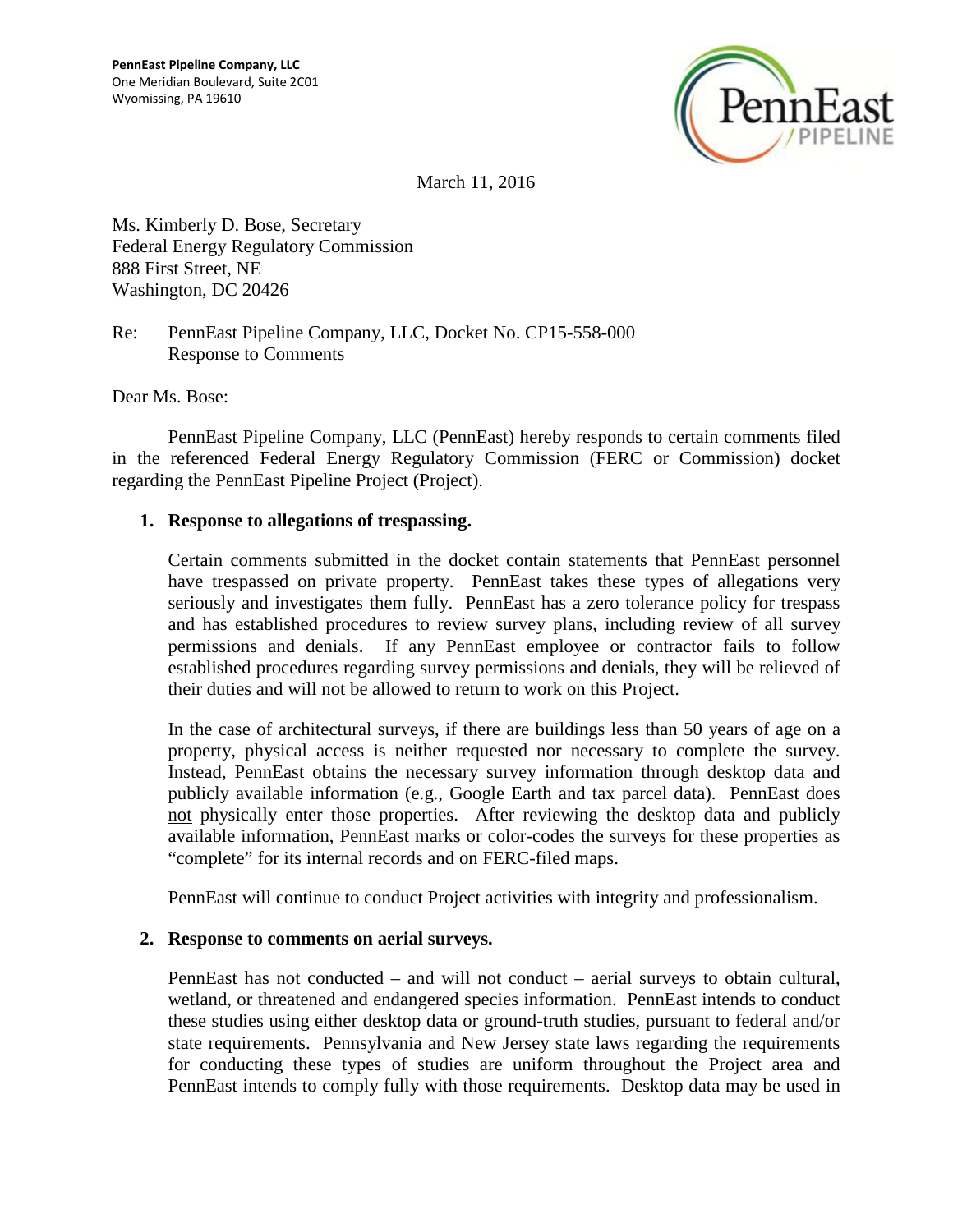Ms. Kimberly D. Bose, Secretary March 11, 2016 Page 2

> lieu of field survey data where governing regulations permit and ground-truth data cannot be obtained.

> By way of clarification, PennEast previously conducted seven (7) manned aircraft overview flights of the proposed Project route for observational purposes, but not to collect cultural, wetland, or species data. PennEast conducted these flights between May 2014 and July 2015. However, PennEast is not currently conducting, and has not conducted since July 2015, any such manned aircraft overview flights. PennEast provided the necessary documentation about its activities to requesting federal and state authorities to address complaints filed following the flights.<sup>1</sup> These observational overview flights allowed PennEast to study topography with light detection and ranging (LiDAR) technology and collect geographic data. Such observational overview flights do not provide insight as to what is actually on or under the ground, which is why PennEast will conduct ground-truth studies or utilize desktop data to study cultural, wetland, and threatened and endangered species information.

> PennEast is aware that some potential Project contractors have been conducting independent aerial surveys and manned overflights of the area. For instance, on December 7, 2015, a contractor intending to bid on Project construction work conducted a helicopter overflight. PennEast neither sanctioned nor paid for this potential contractor's helicopter overflight.

> The Allentown Flight Standards District Office (FSDO) has received several reports from citizens regarding what they purport to be "survey flights" conducted by PennEast. In a few instances, citizens provided photographs of sufficient quality for the FSDO to identify the registration number of the aircraft. In those instances, the FSDO has found the aircraft in question to be associated with flying schools known to the Federal Aviation Administration (FAA). The Allentown FSDO, in partnership with another FSDO and Principal Inspector, contacted those schools and asked them to periodically move flights to different areas, or to "fly neighborly."<sup>2</sup> Even though it is legal to conduct flights in the airspace above this area, it is good pilot practice to be considerate of persons and property (including livestock) on the surface by periodically relocating flight areas. The Allentown FSDO has accompanied its requests with a proposed Project route map for a reference of areas to try to avoid, so as not to be misidentified as PennEast-sponsored aircraft.

> PennEast is also aware of some organized groups that are opposed to the Project that have been conducting aerial surveys and manned overflights of the Project route.

<sup>1.</sup> Aerial overview flights may be conducted without Field Survey District Office approval provided they are conducted in accordance with federal regulations (14 CFR Part 91).

<sup>2.</sup> The New Jersey area in question is bounded by the towns of Stockton, Ringoes, Sergeantsville and Rosemont.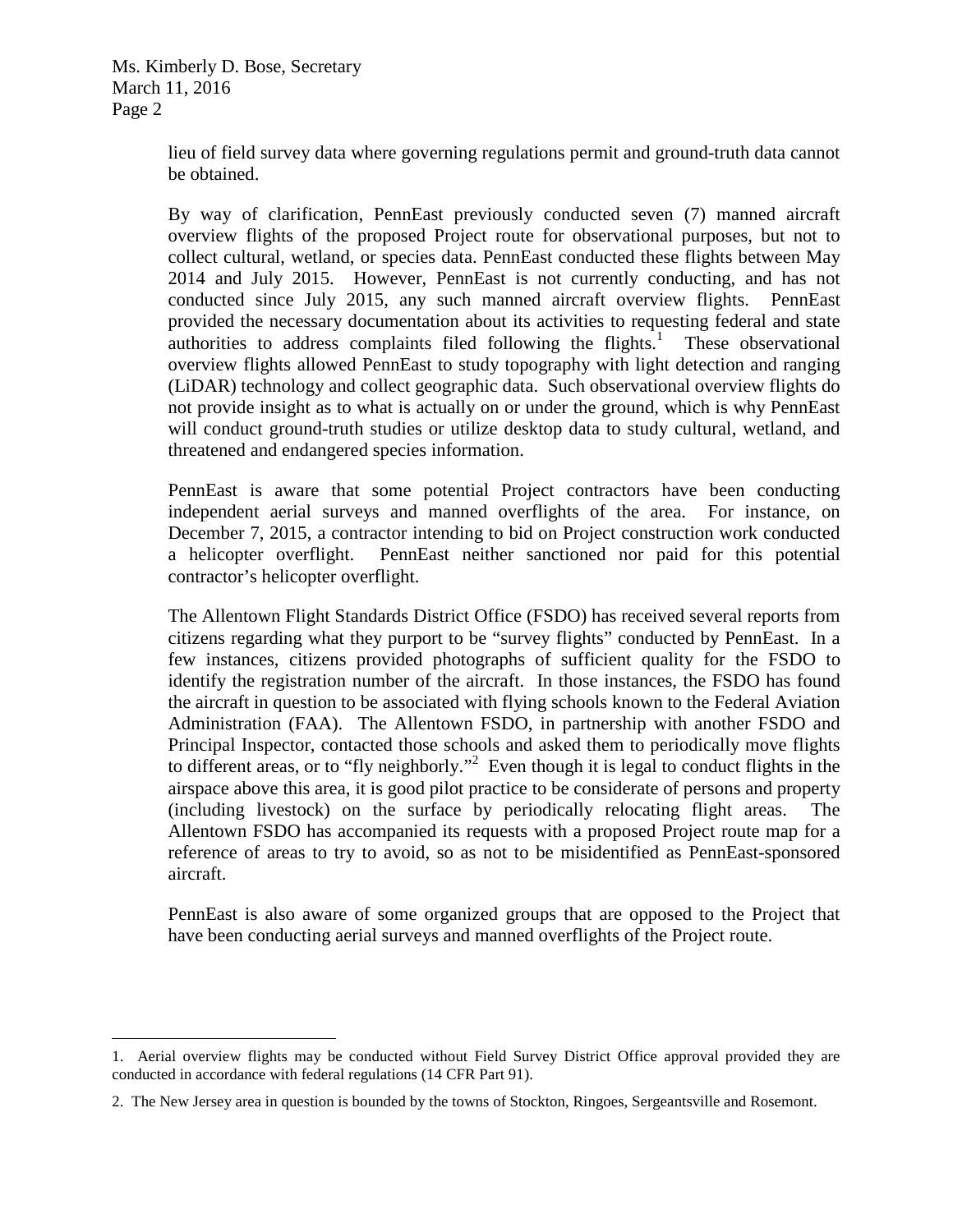### **3. Response to comments on the use of drones.**

PennEast is not using drones or unmanned aircraft systems (UAS) for any purpose. PennEast has neither filed for a license nor received a waiver of FAA regulations to operate a UAS.<sup>3</sup>

#### **4. Response to comments on landowner negotiations.**

PennEast believes that honest and fair negotiation with landowners is always the best way to reach an agreement. As part of its initial offer process, PennEast provides standardized right-of-way offers and agreements and uses a market study on the area involved to determine monetary consideration to serve as a starting point for negotiations. PennEast fully intends and expects to negotiate the terms of those initial offers and agreements with individual landowners in order to reach a suitable agreement between the parties. All of the terms in the initial offers and agreements, including valuation, pricing, and compensation, can and will be negotiated to reach mutually agreeable terms with each landowner. PennEast encourages all affected landowners to consult an experienced real estate attorney to address specific questions and concerns about the offers and agreements they have received.

Recent comments have raised some confusion about the difference between what landowners are actually paid and the compensation included in the draft right-of-way documents that have been filed as public records. The documents on file as public records do not include the terms and conditions (i.e. offered or agreed-upon compensation) that PennEast negotiates with each individual landowner. That is to say, the \$10.00 consideration for the memorandum of easement filed with the courthouse is not what the landowner is being offered or paid for the actual right-of-way or easement – it merely reflects that some consideration was paid.

Landowners will not lose their homes because of this Project, and PennEast generally is not seeking to buy property, though it may seek to do so in special circumstances. PennEast is committed to building relationships and working with landowners to negotiate a fair agreement that will enable PennEast to build a portion of the pipeline on a section of their property.

Many landowners have expressed concerns about the potential effects of the Project on their property. The INGAA Foundation, Inc. (INGAA) recently published a new study conducted by Integra Realty Resources (IRR) about the impacts of pipelines to property value and insurability.<sup>4</sup> IRR studied areas where there has been concern about the impact

<sup>3.</sup> The FAA's approval is required to utilize a UAS for business purposes. Applicants can receive approval through one of the following processes: application for a Special Airworthiness Certificate (Experimental or Restricted Category) or petition for an exemption with a civil Certificate of Waiver or Authorization. *See* 14 CFR §§ 21.25, 21.25(a)(1)-(2), 21.17, and 21.185; 14 CFR Part 91; FAA Modernization and Reform Act of 2012. Section 333. *Special Rules for Certain Unmanned Aircraft Systems*.

<sup>4.</sup> Pipeline Impact to Property Value and Property Insurability study. Prepared by Integra Realty Resources for the INGAA Foundation. 2016. <http://www.ingaa.org/File.aspx?id=25622> (hereinafter, "2016 Impact Study"). In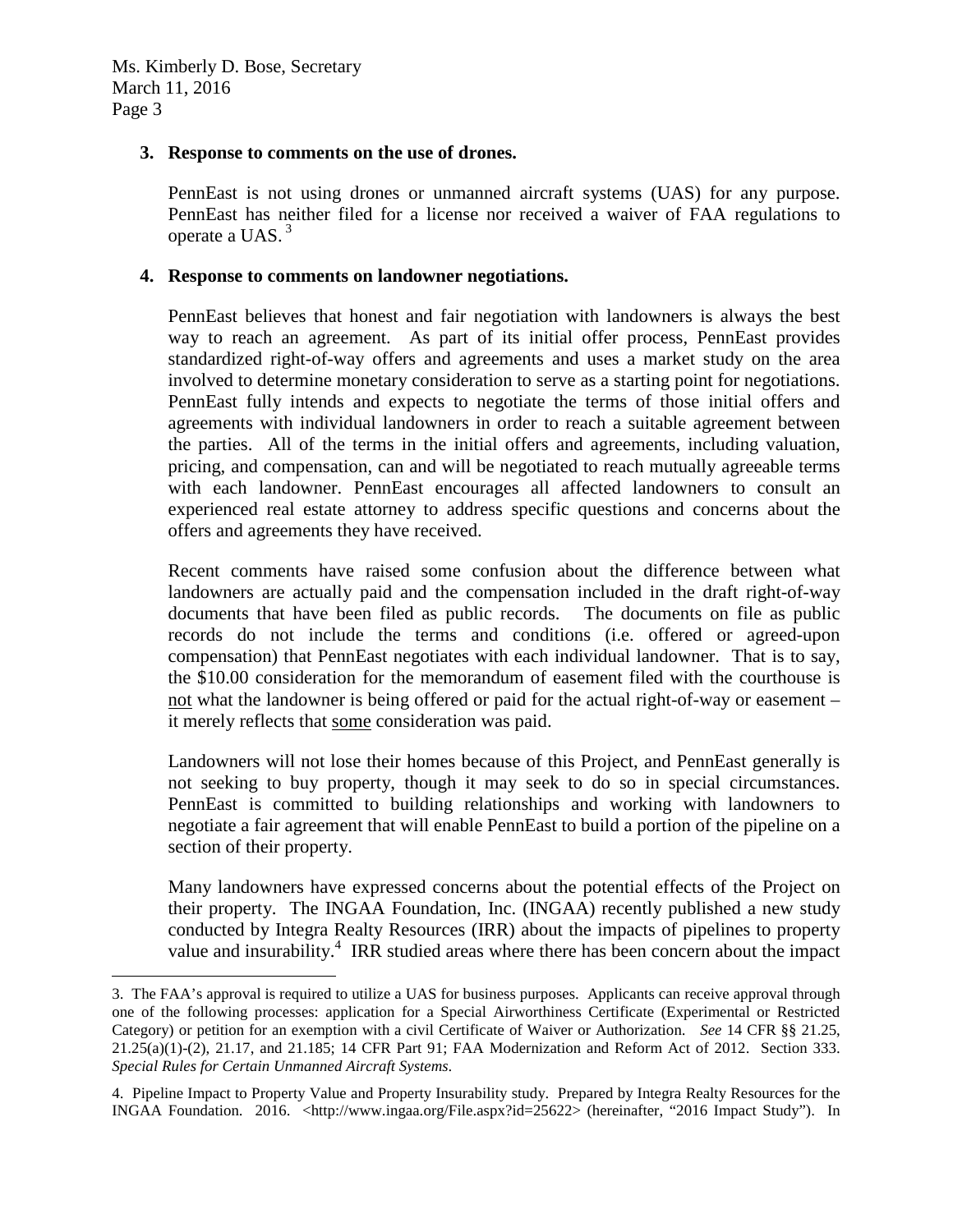Ms. Kimberly D. Bose, Secretary March 11, 2016 Page 4

> of pipeline projects on property values. Some of the major conclusions of the study were as follows:

- 1. There is no measurable impact on the sales price of properties located along or in proximity to a natural gas pipeline versus properties which are not located along or in proximity to the same pipeline.
- 2. Neither the size nor the age of a natural gas pipeline affects a property's sale price.
- 3. There is no impact on demand for properties located along natural gas pipeline easements nor is development in areas with natural gas pipelines hindered.
- 4. Natural gas pipelines do not affect the property value of any particular type of residence any more or less than another type of residence.
- 5. The sales frequency, which is the interval of time between purchases and sales, of homes "on" a pipeline is consistent with those "off" a pipeline indicating that the presence of a pipeline does not inhibit sales.
- 6. Based on observations of study areas, the existence of a pipeline does not inhibit development, rather development still occurs in areas traversed by natural gas pipelines.
- 7. Due to the lack of systematic impact by any of the case studies, and the overall minor difference in sale price, it is very likely that the conclusions developed in this study would be transferrable to other markets across the country. $5$

IRR found no evidence of a statistically significant difference in the prices for homes located along or near a pipeline, when compared with the sales prices for homes located away from the pipeline, particularly after adjusting for major factors on sale price.<sup>6</sup>

# **5. Response to comments regarding municipal notification letters associated with permit applications.**

PennEast recently sent notification letters to affected municipalities, in accordance with Pennsylvania Department of Environmental Protection's (PADEP) policy for Consideration of Local Comprehensive Plans and Zoning Ordinances, as part of its application process for coverage under the Erosion and Sediment Control General Permit

<sup>2001,</sup> INGAA examined the effect of natural gas transmission pipelines on property values in TX, OR, and CT. *See* Natural Gas Pipeline Impact Study. Conducted by Allen, Williford & Seale of Houston, Texas, for the INGAA Foundation. 2001. <http://www.ingaa.org/File.aspx?id=5597>.

<sup>5. 2016</sup> Impact Study at iv, 99-100.

<sup>6.</sup> *Id*. at 23, 47, 65, 95.